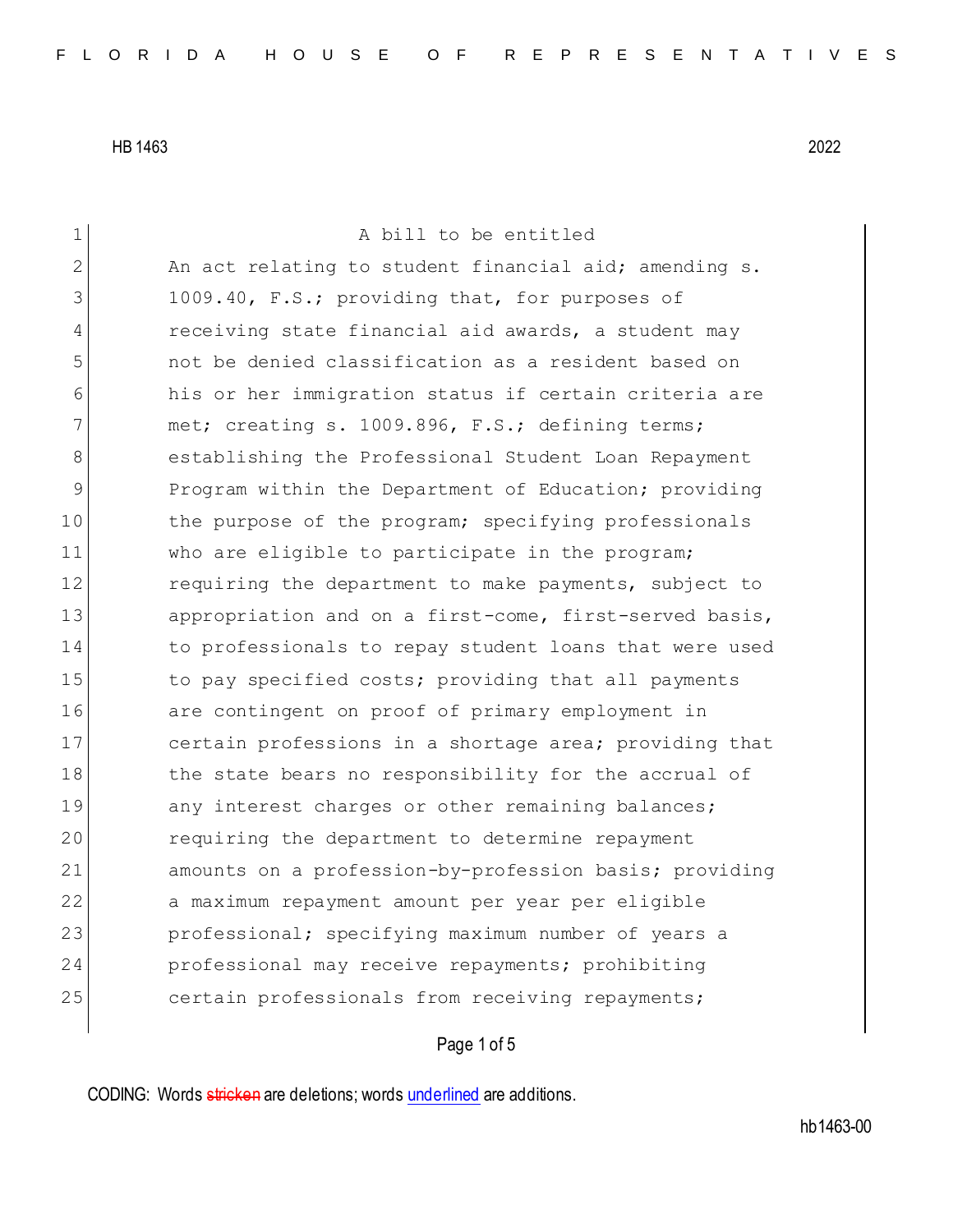26 requiring the State Board of Education to adopt rules; 27 providing an effective date. 28 29 Be It Enacted by the Legislature of the State of Florida: 30 31 Section 1. Paragraph (a) of subsection (1) of section 32 1009.40, Florida Statutes, is amended to read: 33 1009.40 General requirements for student eligibility for 34 state financial aid awards and tuition assistance grants.-35 (1)(a) The general requirements for eligibility of 36 students for state financial aid awards and tuition assistance 37 grants consist of the following: 38 1. Achievement of the academic requirements of and 39 acceptance at a state university or Florida College System 40 institution; a nursing diploma school approved by the Florida 41 Board of Nursing; a Florida college or university which is 42 accredited by an accrediting agency recognized by the State 43 Board of Education; a Florida institution the credits of which 44 are acceptable for transfer to state universities; a career 45 center; or a private career institution accredited by an 46 accrediting agency recognized by the State Board of Education. 47 2. Residency in this state for no less than 1 year 48 preceding the award of aid or a tuition assistance grant for a 49 program established pursuant to s. 1009.50, s. 1009.505, s. 50 1009.51, s. 1009.52, s. 1009.53, s. 1009.60, s. 1009.62, s.

Page 2 of 5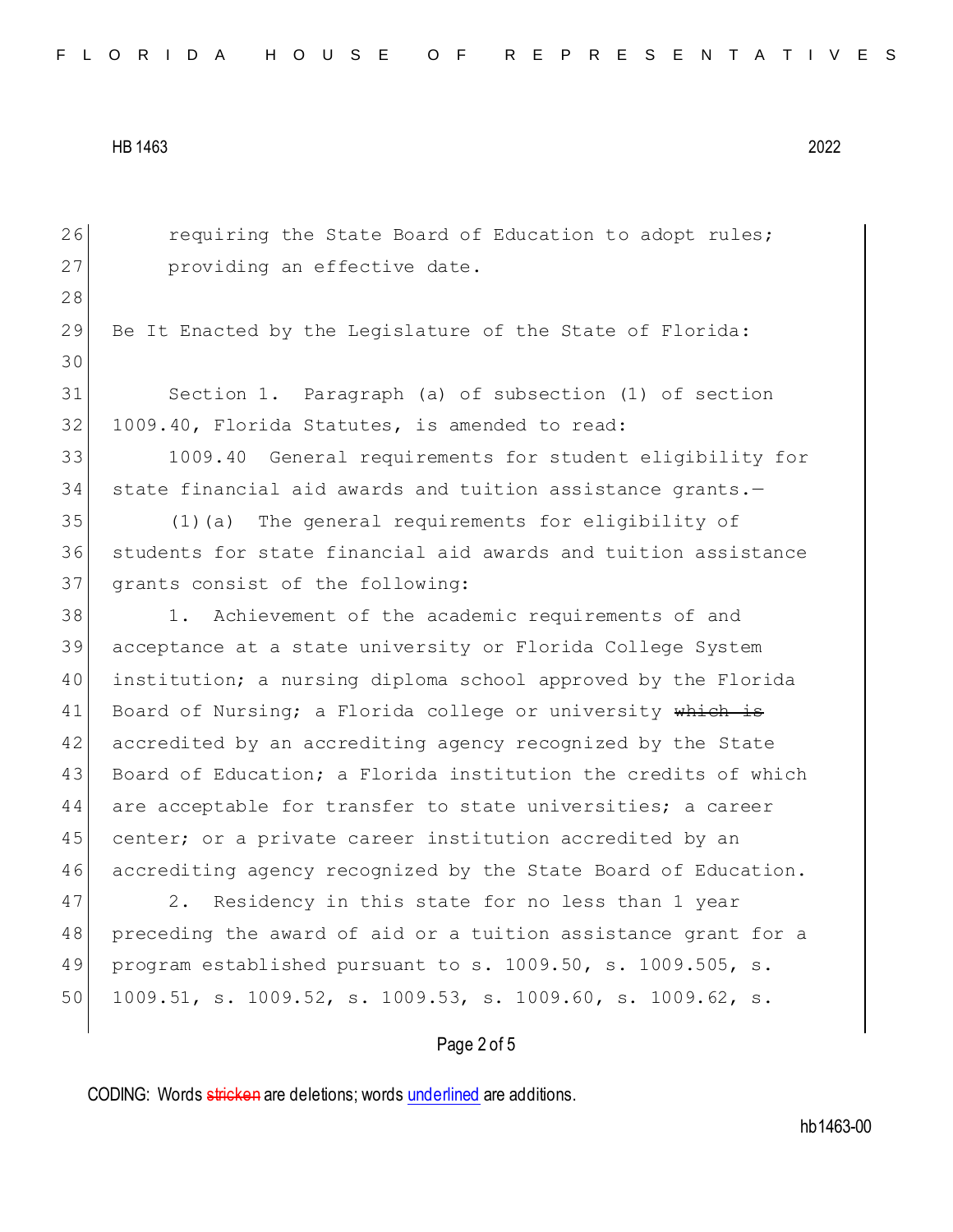51 1009.72, s. 1009.73, s. 1009.75, s. 1009.77, s. 1009.89, or s. 52 1009.894. Residency in this state must be for purposes other 53 than to obtain an education. Resident status for purposes of 54 receiving state financial aid awards is shall be determined in 55 the same manner as resident status for tuition purposes pursuant 56 to s. 1009.21. However, for purposes of receiving state 57 financial aid awards, a student may not be denied classification 58 as a resident based solely upon his or her immigration status if 59 he or she has been granted: 60 a. Temporary protected status by the United States 61 Department of Homeland Security; or 62 b. Deferred Action for Childhood Arrivals status or 63 another form of prosecutorial discretion by the United States 64 Department of Homeland Security. 65 3. Submission of certification attesting to the accuracy, 66 completeness, and correctness of information provided to 67 demonstrate a student's eligibility to receive state financial 68 aid awards or tuition assistance grants. Falsification of such 69 information shall result in the denial of a pending application 70 and revocation of an award or grant currently held to the extent 71 that no further payments shall be made. Additionally, students 72 who knowingly make false statements in order to receive state 73 financial aid awards or tuition assistance grants commit a 74 misdemeanor of the second degree subject to the provisions of s. 75 837.06 and shall be required to return all state financial aid

## Page 3 of 5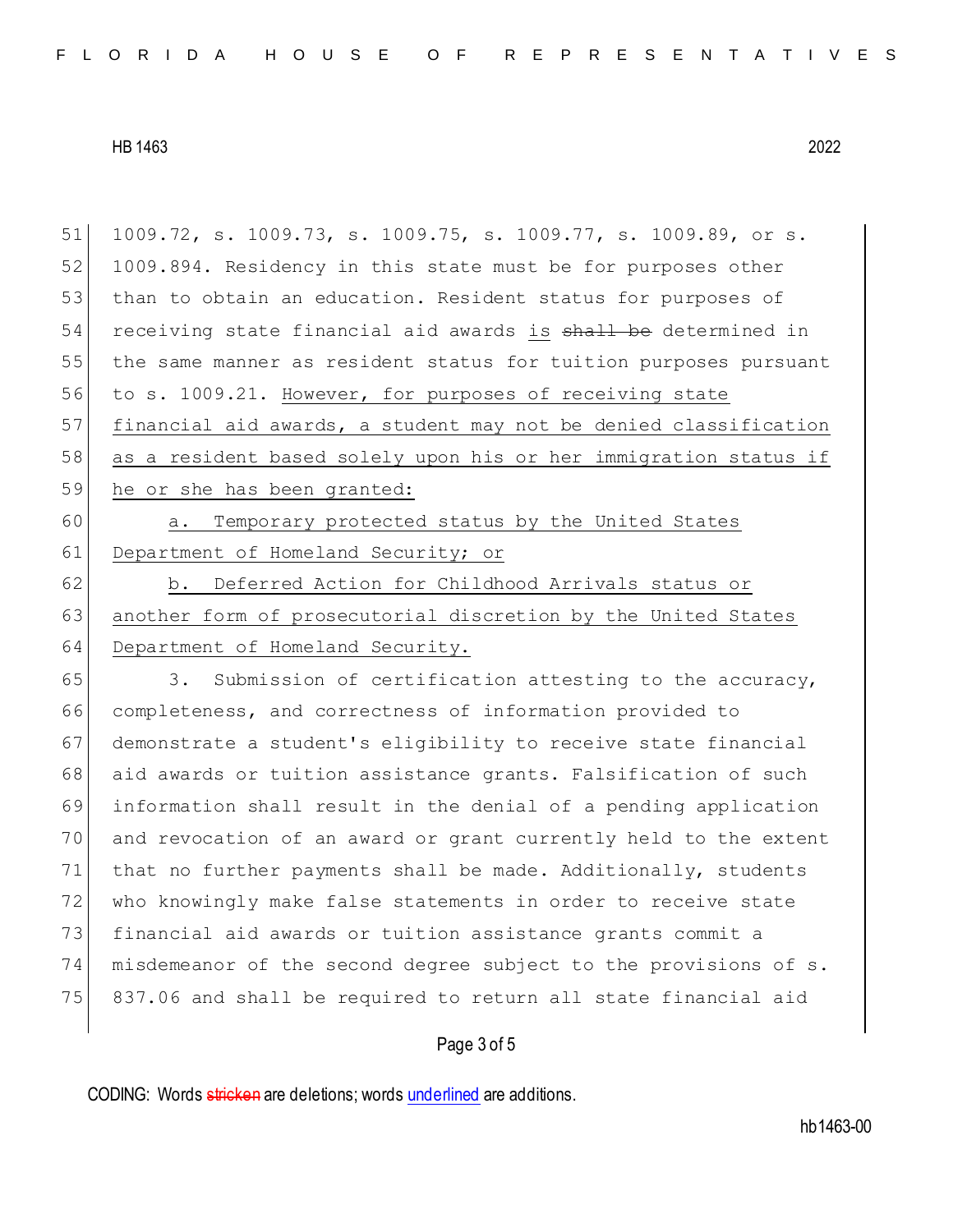| 76  | awards or tuition assistance grants wrongfully obtained.        |
|-----|-----------------------------------------------------------------|
| 77  | Section 2. Section 1009.896, Florida Statutes, is created       |
| 78  | to read:                                                        |
| 79  | 1009.896 Professional Student Loan Repayment Program.-          |
| 80  | As used in this section, the term:<br>(1)                       |
| 81  | (a) "Professional" means an individual who meets any of         |
| 82  | the criteria of subsection (3).                                 |
| 83  | "Shortage area" or "shortage" means a geographic area<br>(b)    |
| 84  | designated by the Department of Education which is experiencing |
| 85  | a vacancy rate of more than 20 percent in the positions         |
| 86  | described in subsection (3).                                    |
| 87  | (2) The Professional Student Loan Repayment Program is          |
| 88  | established within the Department of Education to encourage     |
| 89  | professionals to practice in locations experiencing a shortage  |
| 90  | of such professionals. As an incentive, the program will make   |
| 91  | payments to repay the student loans of eligible professionals.  |
| 92  | The following professionals are eligible to<br>(3)              |
| 93  | participate in this program:                                    |
| 94  | (a) Veterinarians licensed under chapter 474.                   |
| 95  | (b) Physicians licensed under chapter 458 or chapter 459.       |
| 96  | Licensed practical nurses, registered nurses, and<br>(C)        |
| 97  | advanced practice registered nurses licensed under part I of    |
| 98  | chapter 464.                                                    |
| 99  | Dentists licensed under chapter 466.<br>(d)                     |
| 100 | Instructional personnel certified under chapter 1012.<br>(e)    |
|     | Page 4 of 5                                                     |